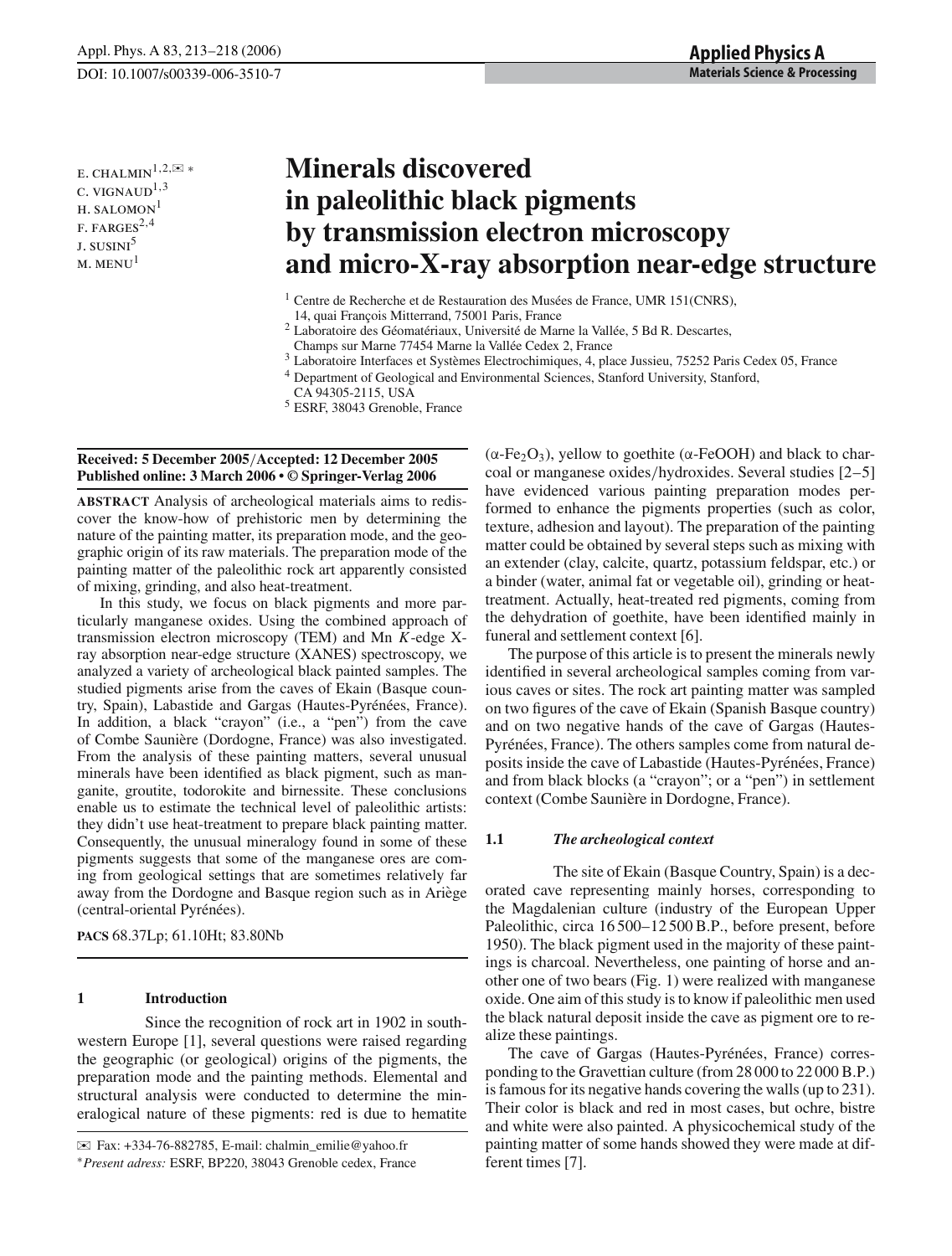

**FIGURE 1** The two bears from the cave of Ekain (Basque Country, Spain) Société des Sciences Aranzadi, Altuna, J

The Labastide cave, located in the Hautes-Pyrénées (France), is a Magdalenian settlement site (circa 16 500– 12 500 B.P.), adorned with rock paintings and engravings. The site concealed several movable art objects representing birds, ibexes, horses and buffaloes. In addition, there is the discovery of the presence of black deposits on the cave floor which could constitute raw material that could have been used as black pigment [8].

The cave of Combe Saunière (Dordogne, France) was found to be a hunting stop and witnessed repetitive and prolonged settlements from the Mousterian (circa 58 000 B.P.) to the Magdalenian culture (circa 12 500 B.P.) [9]. The settlement of Combe Saunière does not present any rock art figures, but a large quantity of blocks of pigment, dark and red as well, which may suggest painting activities (coloring animal or human skin, painting wood or bark, preparations for other sites with rock art) or other utilities still unknown. Despite the fact that there is no rock painting, several fragments of red, yellow and black pigment were discovered in the most preserved levels, the Solutrean (18 000–17 000 B.P.) levels. Only one black block shows some evidence of utilization, traces of rubbing against a hard rock to obtain coloring powder (Fig. 5a).

# **1.2** *Structural identification of manganese oxides*/*hydroxides*

Different varieties of manganese oxides/hydroxides are known, depending of their chemical composition, oxidation degree (II, III, IV or mixed) and crystalline structure. They are made up of octahedral units  $[MnO<sub>6</sub>]$ , arranged as tunnels of various sizes ( $1 \times 1$  [MnO<sub>6</sub>], structural octahedral unit,  $1 \times 2$ ,  $2 \times 2$ ,  $3 \times 3$ ). The bigger tunnel contains water molecules and charge-compensating cations such as  $Ba^{2+}$ ,  $K^+$  and Ca<sup>2+</sup> [10]. Two main families of these compounds are considered in this study: the simple and the composite manganese oxides (Fig. 2). Only some of these minerals have already been identified in prehistoric black pigments: pyrolusite β-MnO<sub>2</sub> [4, 11], hollandite Ba(Mn<sup>[IV]</sup>, Mn<sup>[II]</sup>)<sub>8</sub>O<sub>16</sub> •  $xH_2O$  [12, 13], bixbyite  $Mn_2O_3$  [14, 15] and romanechite  $(Ba, H<sub>2</sub>O)<sub>2</sub>(Mn<sup>[III]</sup>, Mn<sup>[IV]</sup>)<sub>5</sub>O<sub>10</sub> [16].$ 

To provide more information about painting preparation through potential heat-treatment procedures, the behavior of



**FIGURE 2** Manganese *K*-edge normalized spectra for various manganese oxides (data collected at SSRL, beamline 11-2)

different manganese oxides during heat-treatment has been studied on natural reference minerals [13] and compared to the archeological samples.

#### **2 Experimental methods**

## **2.1 SEM** *and* **TEM** *methodology*

The samples could be observed by scanning electron microscopy (SEM) without any preparation or after being included in epoxy to visualize the stratigraphy of painting layers. The observations were carried out on a Philips XL 30 CP instrument (operating voltage 20 kV; C2RMF).

The various manganese oxides were characterized by transmission electron microscopy (TEM) at a nanometric scale. Samples were first ground in an agate mortar. Then, the powders were dispersed ultrasonically in ethanol. Finally, a droplet of that mixture was deposited onto a carbon-coated gold grid. This procedure requires a very small quantity of powder (1 mg), compatible with the available samples of rock art painting. TEM observations were carried out on the Jeol 2000FX instrument (operating voltage 200 kV), equipped with an X-ray analysis system (Oxford, ISIS) at the Laboratoire de Chimie Métallurgique des Terres Rares (CNRS, Thiais, France).

## **2.2 XAFS** *data collection and normalization*

Mn *K*-edge XANES spectra for model compounds and archeological pigments were collected under high resolution conditions (∼ 0.6 eV at SSRL (Stanford, USA) using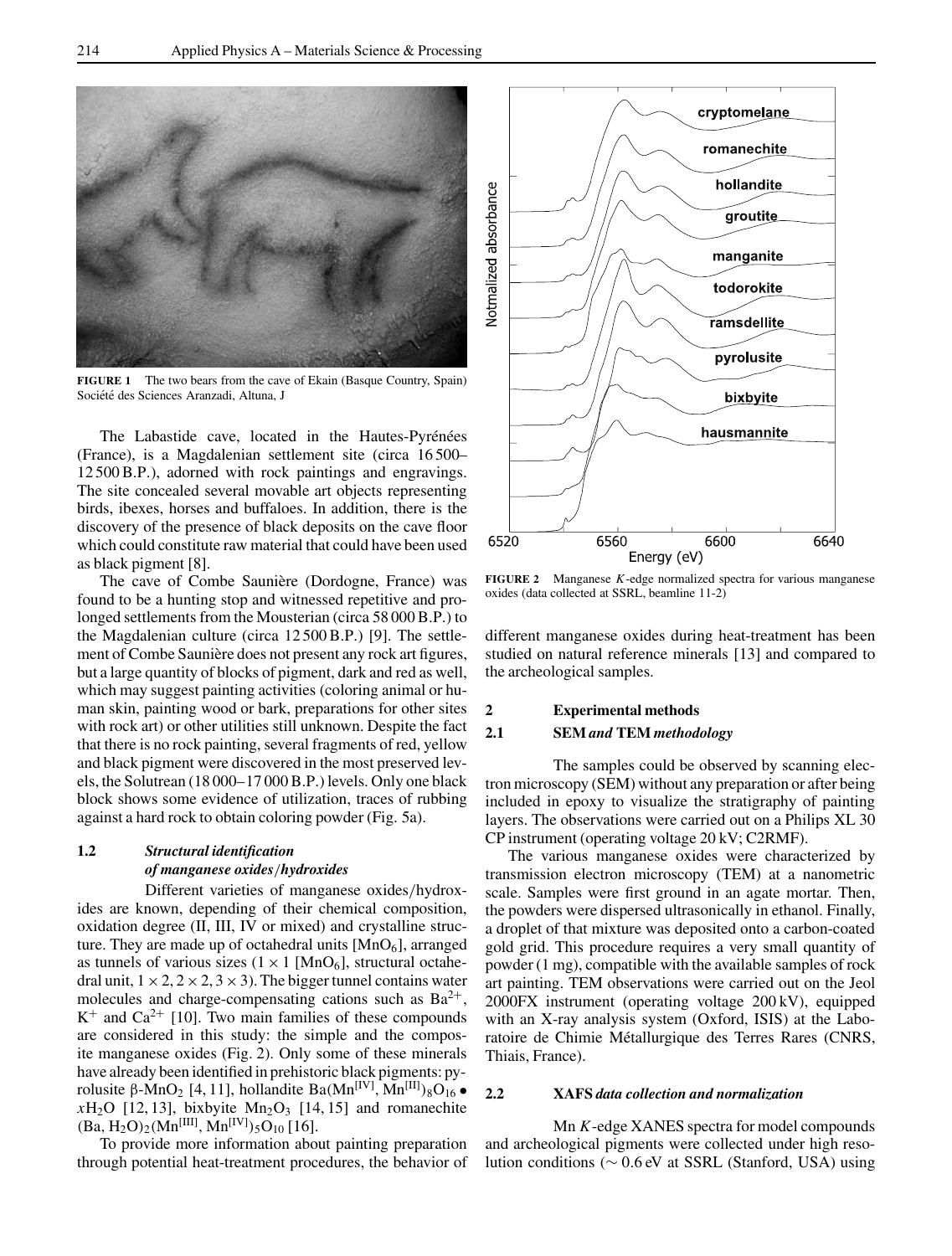a beamline 11-2, Si(220) double-crystal monochromator, with a 0.3 mm vertical height for the slits before and after the monochromator. Pre-edge features were collected using 0.1 eV steps whereas the main edge crests were collected with 0.3 eV steps to 300 eV above the absorption edge. The spectra of various manganese oxides are presented in Fig. 2.

In parallel, micro-XANES spectra were collected in order to map at the micron scale, the manganese speciation. Si (111) and a Fresnel focusing device was used at the ID21 beamline at ESRF (Grenoble, France). Self-absorption effects were taken into account as the samples concentrated in manganese could not be prepared. Then, the XANES spectra were collected in the fluorescence mode. Several model compounds were used to check the accuracy of these corrections (using the code FLUO [17]), and also the accuracy of the transmission data. The energy level was calibrated with KMnO<sub>4</sub>, the energy of the  $Mn^{7+}$  pre-edge peak chosen was to be at 6543.6 eV. In order to extract accurate redox information, the pre-edge information was extracted following a method described in detail elsewhere for a variety of natural minerals and glasses [18], as well as for archeological samples [19].

## **3 Results and discussion**

## **3.1** *Ekain, Basque Country, Spain*

Three samples of manganese oxide have been characterized: one from the horse head in the entrance of the cave, the second from the bears (Fig. 1), and the last one from a natural deposit present inside the cave (Table 1). SEM observation of the "horse" sample shows the presence of a prismatic nearly pure manganese oxide, associated with quartz, clay, calcite and some iron oxides. SEM and TEM observations of the "deposit" sample and of the "bear" sample show the presence of clay and simple poorly crystallized manganese oxide. The natural deposit is composed of manganese oxide mixed with calcite, iron oxide and apatite. In the "bear" sample, quartz and calcite were found.

In these three samples, no clear electron diffraction patterns could be obtained because of their low crystallinity. To more precisely characterize the aperiodic manganese oxide structure, Mn *K*-edge XANES experiments were performed as a complementary method. Mn *K*-edge XANES spectra were obtained for the "deposit" sample and the "horse" sample (using the ID21 microfocused synchrotron beam of ESRF, Grenoble). In addition, mapping of Mn *K*-edge was performed to check the samples homogeneity.

Comparison of these spectra with our reference model database [18] enables us to identify unambiguously groutite (α-MnOOH) in both samples from the "deposit" and the "horse" (Fig. 3). Despite the fact that the Ekain natural manganese deposit and the horse painting contain the same type of manganese oxide (i.e., groutite), we must be careful about the relation between these two pigments. In fact, the associated minerals observed among these two samples are very different (cf. Table 1) and, when present, occur in various amounts. So, we cannot assert unambiguously that the paleolithic people did or did not use this deposit to extract the "horse" pigment. It is also important to stress that, to our knowledge, groutite is a relatively scarce mineral, particularly in the Spanish Basque country. Finally, the presence of this oxihydroxide suggests that the painting matter did not undergo extensive heat treatment (otherwise the hydroxide would have modified into pyrolusite, a dehydrated oxide, at more than 300 ◦C).

| Cave           | Sample                  | Description                                                            | Composition                                                                                                                                                |
|----------------|-------------------------|------------------------------------------------------------------------|------------------------------------------------------------------------------------------------------------------------------------------------------------|
| Ekain          | "Bear"                  | Black painting                                                         | Simple manganese oxide with clay,<br>quartz and calcite                                                                                                    |
| Ekain          | "Horse head"            | <b>Black painting</b>                                                  | Groutite with quartz, clay, calcite and<br>some iron oxides                                                                                                |
| Ekain          | Natural deposit         | Deposit of Mn oxide with pre-<br>historic traces of exploitation       | Groutite with clay, calcite, iron oxide<br>and apatite                                                                                                     |
| Gargas         | Hand nr. 11             | Black negativ hand<br>from<br>the pannel of the "Entrance"<br>Gallery" | Mixture of manganite, hollandite and<br>cryptomelane                                                                                                       |
| Gargas         | Hand nr. 3              | Black negativ hand<br>from<br>the pannel of the "Entrance"<br>Gallery" | Manganite, pyrolusite and minor cryp-<br>tomelane mixed with clay and calcite                                                                              |
| Labastide      | Lbp26                   | Black natural deposit                                                  | Birnessite $(1.5 \text{ wt. } \% \text{ Mg}, 4 \text{ wt. } \% \text{ Ca},$<br>1.5 wt. $\%$ K) associated with clay,<br>quartz, calcite and titanium oxide |
| Labastide      | LBp44                   | Thin black layer on the rock<br>wall                                   | Birnessite $(0.4 \text{ wt. } \% \text{ Mg}, 2.7 \text{ wt. } \%$<br>Ca, $1.2$ wt. % K) associated with clay,<br>quartz and apatite                        |
| Labastide      | $L$ Bp45                | Filling on clay and gravel talus                                       | Birnessite $(0.9 \text{ wt. } \% \text{ Mg}, 2.3 \text{ wt. } \%$<br>Ca, $2.3$ wt. % K) associated with clay,<br>quartz and talc                           |
| Labastide      | Black "horse"<br>sample | Dichromatic horse with Mn-<br>bearing painting                         | Calcite and little pyrolusite                                                                                                                              |
| Combe Saunière | "Crayon"                | "Faceted" block dated from the<br>Solutrean level                      | Pure manganite                                                                                                                                             |
| Combe Saunière | "CS block"              | Raw block dated from the<br>Gravettian layer                           | Todorokite with minor romanechite                                                                                                                          |

TABLE 1 Description of the archeological studied samples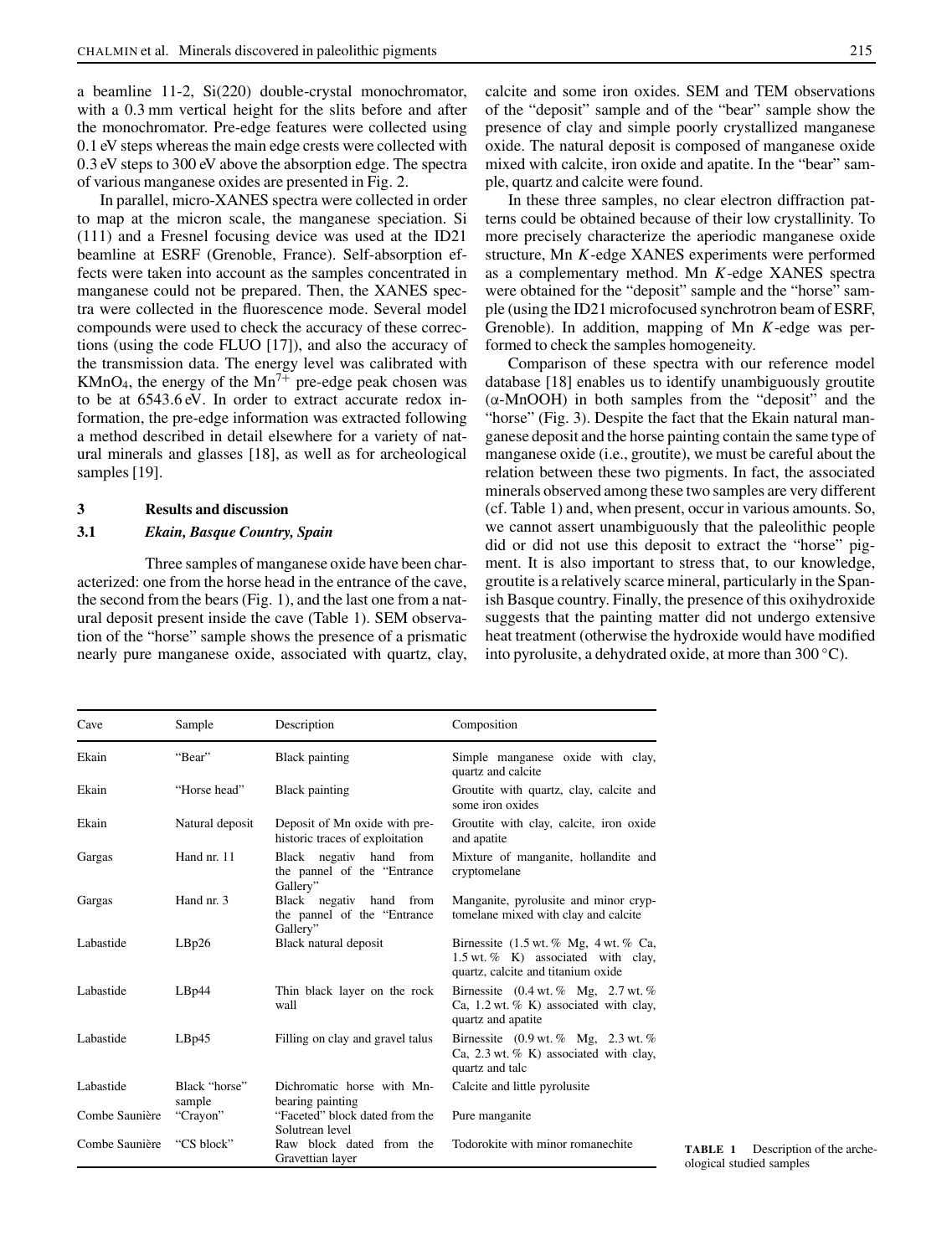

**FIGURE 3** Manganese *K*-edge XANES spectra of the deposit sample, and the horse sample (data collected at ID21, ESRF) compared to the reference groutite model (data collected at SSRL, beamline 11-2)

## **3.2** *Gargas, Hautes-Pyren´ ees, France ´*

Several black negative hands have been sampled in order to compare their painting matter and to identify the nature of the pigments. Some of them were realized with charcoal ("Hand Sanctuary"), and the other ones with manganese oxides ("Entrance Gallery") [7]. Two samples of black hands realized from manganese oxide were made on the Hand nr. 11 and on the Hand nr. 3 from the same panel (Entrance Gallery) (Table 1).

The pigment of Hand nr. 11 is composed of a mixture of small manganite sheets (thickness above 250 nm) and of columnar forms (ca. 200 by 600 nm) of hollandite (12 wt.  $%$ Ba) and cryptomelane (4 wt. % Ba, 8 wt. % K), as identified by TEM. This pigment was used raw without any extender (i.e., a mineral added to the pigment to modify its mechanical properties without changing the color). The painting matter from Hand nr. 3 contains a mixture of manganese oxide and natural mixed minerals, calcite and little clay. TEM enables us to identify the manganese oxides, thanks to their morphology and their electron diffraction pattern. Manganite (γ-MnOOH) and pyrolusite  $(\beta-MnO_2)$  are the main component of this pigment. Minor amounts of cryptomelane ((K, Ba)  $Mn_8O_{16}$  $xH<sub>2</sub>O$ ) was also identified thanks to the thin prismatic crystals (columnar forms about 700 nm by 50 nm).

From the above information, one can evidence two different "pots" (painting matter characterized by the identity, texture, morphology, grain size and impurities of the pigment [20]) which were used to paint two close hands. It reveals then two different times of realization or of preparation of the painting matter.

The discovered mixtures of various manganese oxides raise the question of the origin of these mixtures: natural or anthropic? Manganite and hollandite have different thermogeochemical stabilities ("metallogenetic"). Manganite is a rare mineral, always found in low temperature hydrothermal veins. On the contrary, hollandite and cryptomelane are high temperature minerals of metamorphic origin. Consequently,

only a very few geological locations show these minerals associated (as in Dambach-la-Ville, Alsace or Haut-Poirot, Vosges, France) [21]). Consequently, the consideration of a common origin for both minerals is less plausible. So we should instead propose a deliberate ("anthropic") or an accidental mixture of manganese oxides prepared by paleolithic people to explain the cohabitation of both phases.

#### **3.3** *Labastide, Hautes-Pyren´ ees, France ´*

The samples from Labastide are three black natural deposit samples, described in Table 1, which might have been used as a pigment ore. The first one (LBp26) is a deposit found between a stalagmitic layer and the rock wall. The sample LBp44 comes from a thin black layer on the rock wall. The last one (LBp45) was sampled from a filling on clay and gravel talus. All samples present a low crystallinity manganese oxide, mixed with clay and quartz (Fig. 4a). However, each of these sample contains some significant amounts of three particular minerals: titanium oxide (rutile for LBp26), apatite  $(Ca_{10}(PO_4)_{6-x}(CO_3)_x(OH)_2$  for LBp44) and talc (Mg<sub>3</sub> [Si<sub>4</sub>O<sub>10</sub>(OH, F)<sub>2</sub>] for LBp45).

No specific morphology could be observed in any of these samples by SEM and TEM that could suggest a heating treatment. Also, electron diffraction evidenced quasi amorphous manganese oxides (Fig. 4a).

An Mn *K*-edge XANES spectrum was collected for each sample as well as a mapping of Mn *K*-edge (ESRF, Grenoble) (Fig. 4b). The inhomogeneous repartition of manganese on the map (grey contrast) is in correlation with the microscopic observation. The spectra present similarities and are in good agreement with that for birnessite (SSRL, California). The pre-edge centroid position corresponds to manganese in a mixed redox state (between IV and II), that is in correlation with the layer structure of birnessite. The Particle Induced X-ray Emission (PIXE) analysis (no-invasive method using the extracted 3 MeV protons beam of AGLAE, C2RMF, Paris) show the presence of more than 2.7 wt. % Ca, 1.2 wt. % K and only 0.4 wt. % Mg in the sample LBp44. The birnessite present in the deposit LBp26 is enriched in Ca (4 wt. %) and contains 1.5 wt. % of Mg and K. For LBp45, same proportion of Ca and K was detected  $(2.3 \text{ wt. } \%)$  and only 0.4 wt.  $\%$  Mg is present (cf. Table 1).

So far, the presence of birnessite (as encountered in Labastide) has never been reported in rock art pigments, despite its widespread occurrence in many number of supergenous environments [10]. In the case of the cave of Labastide, the geological formation is favorable to microorganism activity, able to oxidize the  $Mn^{2+}$  ions contained in the clay (as in desert varnishes [22, 23]). In fact, the concretionary texture of the birnessite-rich materials together with their poor fixating properties on the wall rock confirm that these materials appeared post painting, and possibly by microbial activity.

Black (Mn-bearing) painting samples from the Labastide dichromatic horse figure have been analyzed to explore the possibility of the use of a natural manganese deposit (located inside the cave or in a related geological site in this area) as a pigment source. In fact, the "horse" sample contains a number of calcite grains but very little pyrolusite (identified by TEM) as pigment. So, paleolithic men didn't use a local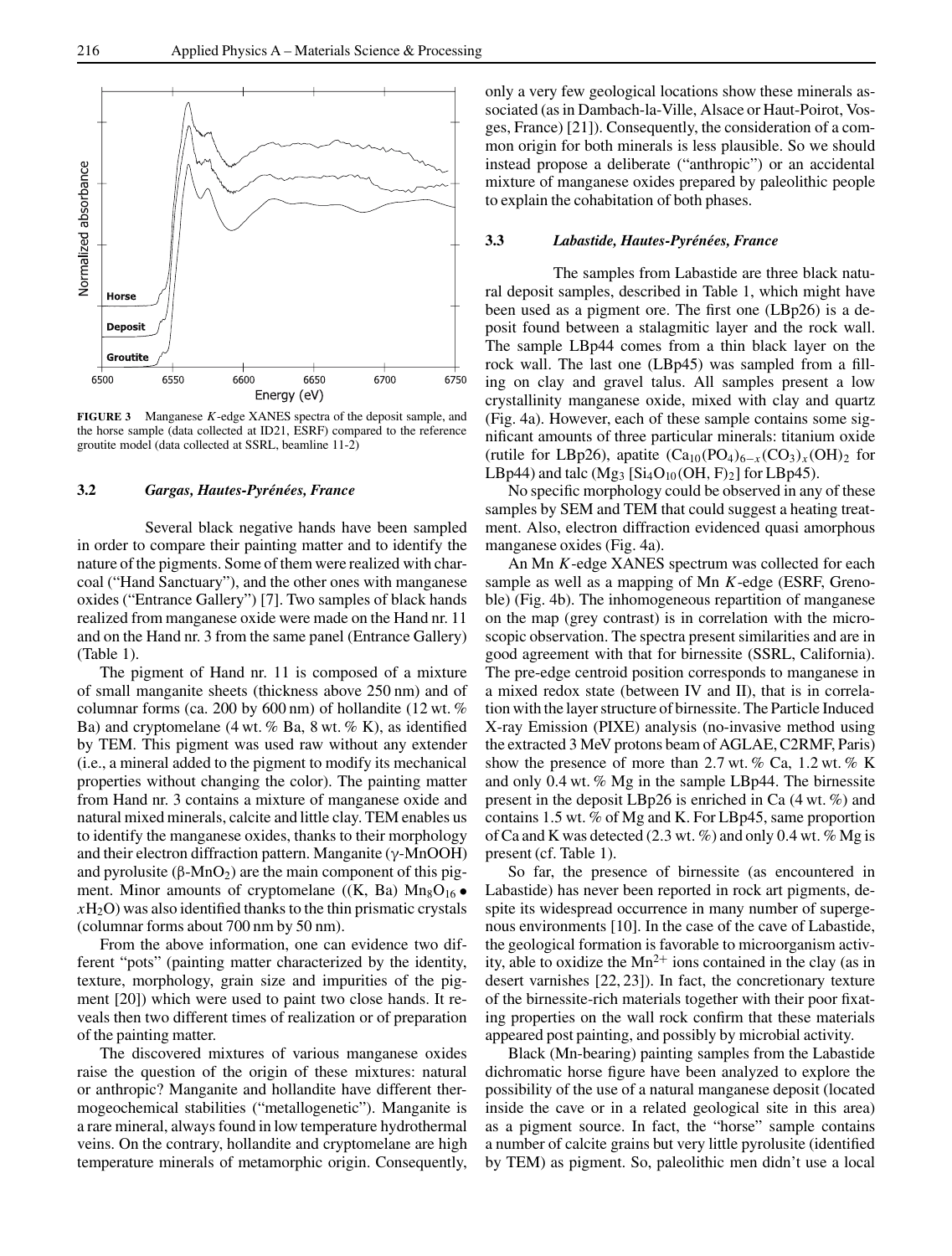

source of manganese oxide to extract the painting matter, perhaps owing to the poor fixating properties.

## **3.4** *Combe Sauniere, Dordogne, France `*

Among the forty four black blocks coming from the various layers of the settlement of Combe Saunière that were studied, two were selected to be more precisely analyzed: the so-called "crayon" (the only "faceted" block found (Fig. 5a); dated from the Solutrean level), and the "CS block" with homogeneous and porous matter (Gravettian layer).

The "crayon" is only composed of manganite (as small plaques observed by TEM), without any extender. The second block consists of agglomerated leaves of manganese oxide containing few percent of barium, potassium, calcium, sodium and magnesium, which was identified as todorokite by TEM (Fig. 5b). Minor amounts of columnar forms of romanechite were also found. The "CS block" is then nearly pure todorokite, a mineral always identified in pigments, up to now, in small quantities and naturally mixed with other manganese oxides [11].

Thanks to microscopic observation at various scales of these two blocks, the homogeneity and purity of the each gathered mineral were checked. So, we can conclude that natural materials have been used raw without any extender or heattreatment in order to transform the properties of manganese oxides.

These two minerals (manganite and todorokite) originate from very different metallogenic conditions of formation, suggesting indirectly, a large variety of origins for the raw materials used as pigment in this area. We also note that no manganite outcrop is known in this all area (the closest known occurrences of manganite are located a few hundred kilometers south, in the Pyrénées mountains, near Vicdessos/VieilleAure, a manganese metallogenetic area in Ariége).

## **4 Conclusion**

Various manganese oxides have been identified as black prehistoric pigment, such as pyrolusite, romanechite, hollandite, cryptomelane, todorokite, manganite and groutite.

**FIGURE 4** (**a**) TEM micrograph of non crystalline manganese oxide from the deposit of Labastide (LBp45), (**b**) XANES mapping and manganese *K*-edge XANES spectra of deposit sample LBp45 (data collected at ID21, ESRF) and the reference birnessite model (data collected at SSRL, beamline 11-2)